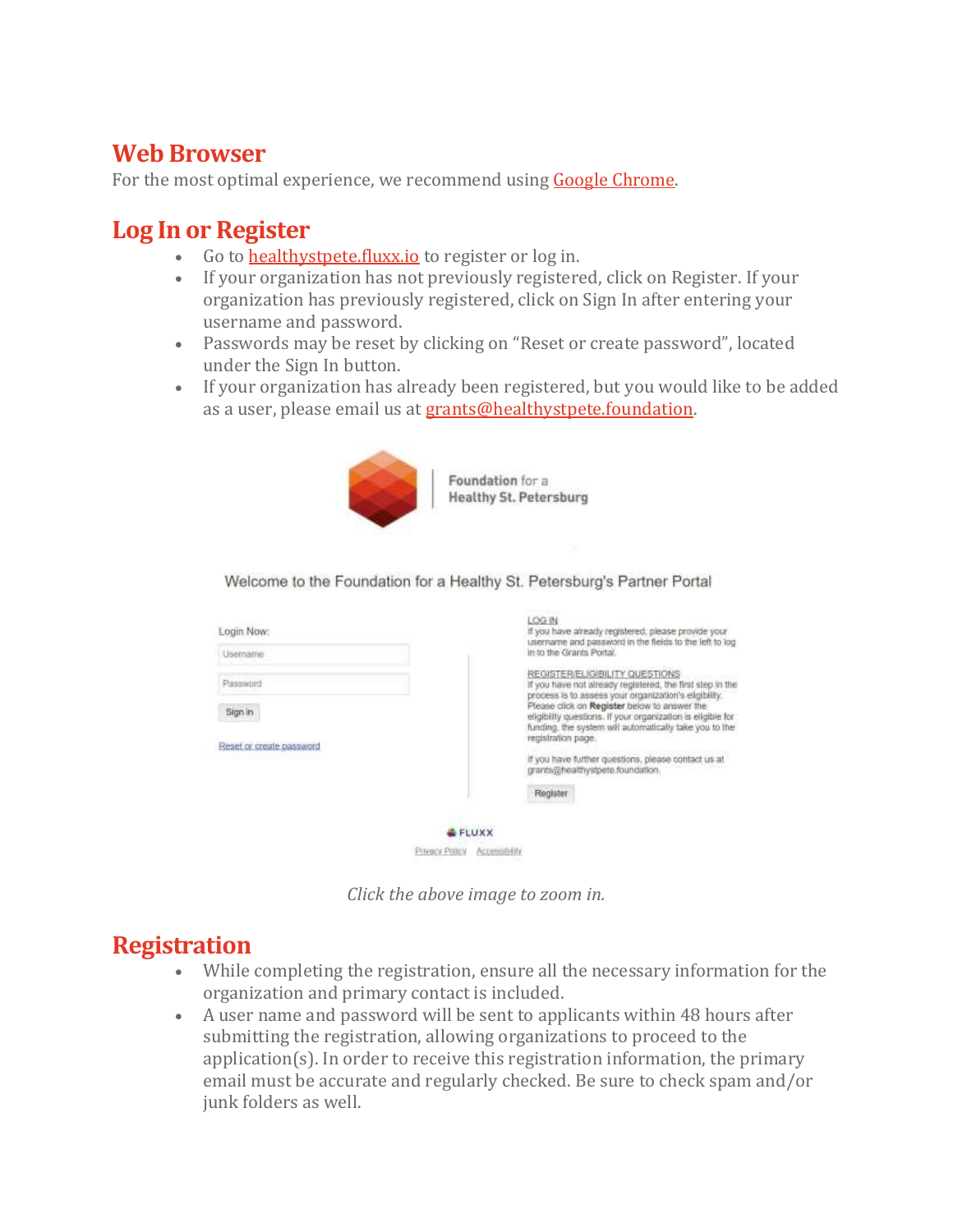

Foundation for a **Healthy St. Petersburg** 

### Welcome to the Foundation for a Healthy St. Petersburg's Partner Portal

| Welcome to the Registration Process. Complete the following information as completely and<br>accurately as possible. Fields in bold are required.                                                                                                                                                         |
|-----------------------------------------------------------------------------------------------------------------------------------------------------------------------------------------------------------------------------------------------------------------------------------------------------------|
| Contact us at grants@healthystoete.foundation at any time if you have any questions.                                                                                                                                                                                                                      |
| Individual Contact Information                                                                                                                                                                                                                                                                            |
| First Name (Required)                                                                                                                                                                                                                                                                                     |
| Last Name (Regulred)                                                                                                                                                                                                                                                                                      |
| Please note: Registration confirmation will be sent to the primary email address listed<br>below. Please ensure the email address is accurate and regularly checked.                                                                                                                                      |
| Primary Email (Required)                                                                                                                                                                                                                                                                                  |
| Phone (Required)                                                                                                                                                                                                                                                                                          |
| It is the practice of the Foundation for a Healthy St. Petersburg to be a data driven organization.<br>We collect demographic information on our community partners to quide our decision on resource<br>allocation. This information is stored privately in our Constituent Relationship Manager system. |

*Click the above image to zoom in.*

### **Funded Partner Portal Welcome and Guide**

Log into the Funded Partner Portal to view the Welcome page. Here you can find some shortcuts to the Foundation's website and the grants department email. The Guide Panel provides access to:

- Grant applications through Apply Now, when available.
- Organization Information
- User Profile
- Draft Requests
- Submitted Requests
- Reports

•

The text to the right of the Guide Panel provides more information about each section of the Guide Panel.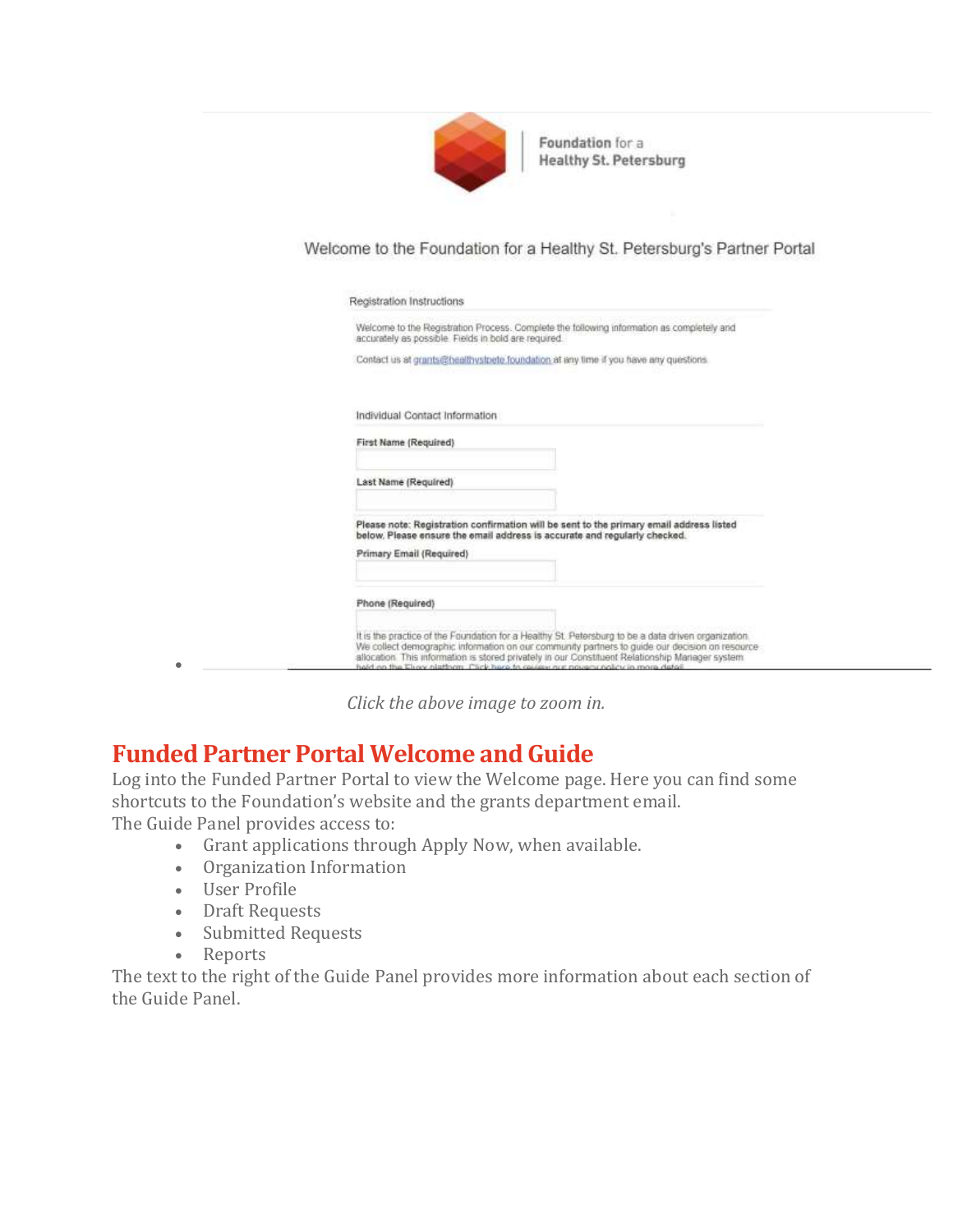

*Click the above image to zoom in.*

## **Apply Now**

- To apply, click on Apply Now from the Guide Panel.
- Please note this button will only be available during the open application period for current initiatives or through an invitation from Foundation staff.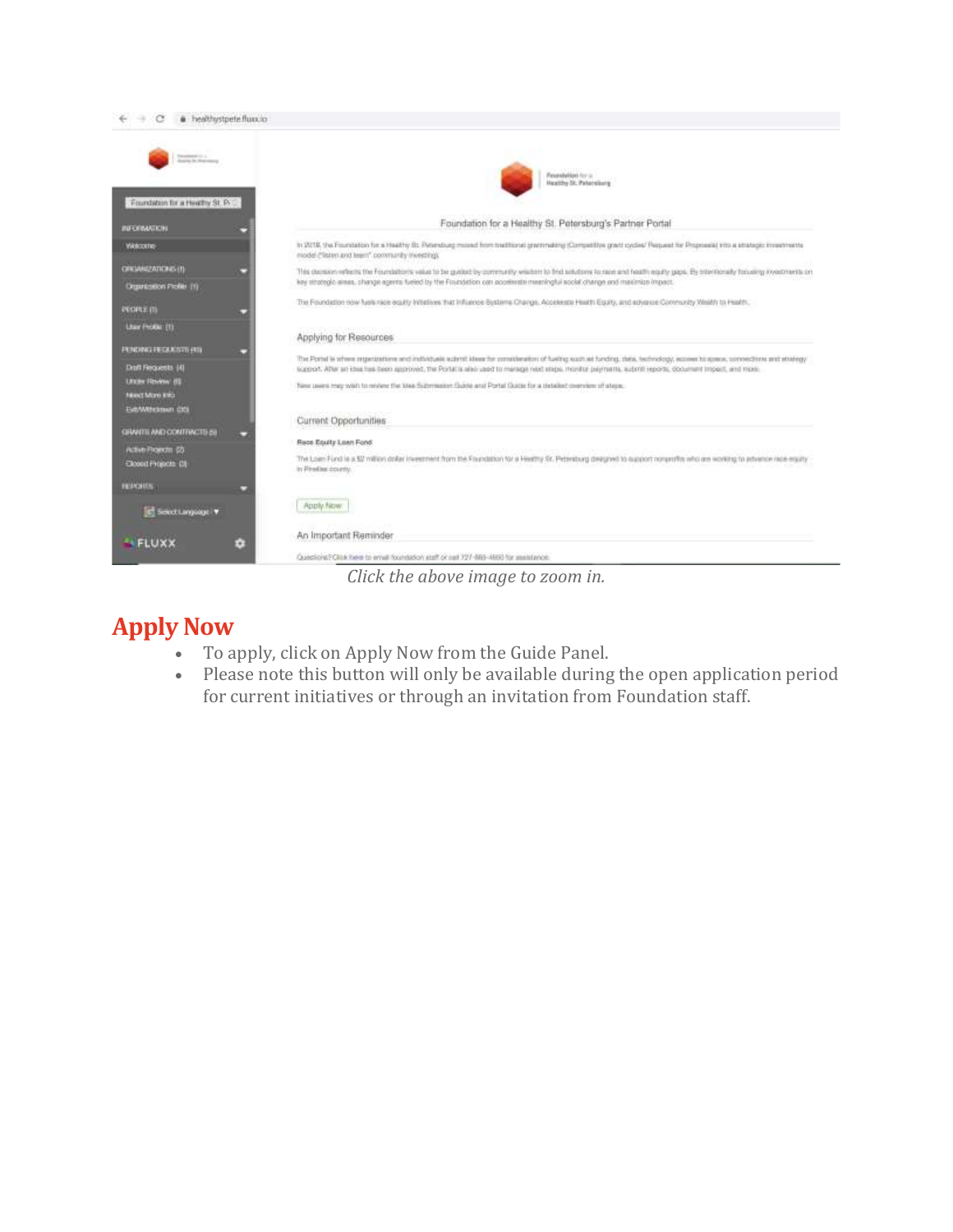

*Click the above image to zoom in.*

### **Complete the Application**

- Complete the application questions and **Save often**.
- Please note the system does not automatically save.

| Crganizational Details                         |                                                                                                                                                                                                                                                         |  |  |
|------------------------------------------------|---------------------------------------------------------------------------------------------------------------------------------------------------------------------------------------------------------------------------------------------------------|--|--|
|                                                | Bethaltene Selve a knowing you assistance, we make all the of ovators believ mated to your processors and your search the analysed and songain                                                                                                          |  |  |
|                                                | Kery Aformator Health to be controlled, please update there fields by USARg by your Chaptership of the Suite of the Suite Partei for the left side of Muslimers 30 and 10<br>position Ogenstel, a sense of heritonister of asset Pleasurabe ed its Spe. |  |  |
| Drammarken Florido.                            | the figure of Figure 2 is the country for the<br>Drug pay have payed the information of will actomatically goden the NASA Selow. The Water debt was read only and only with our select the company on the                                               |  |  |
| Fluenciation and cital fluen-                  | Para internation needs to be qualified for the claim Perito preservanties these feels for miditing on your Uper's Perife in the Suite Papel on the left with of the appear.                                                                             |  |  |
| Your CEY<br>Non-Organizione Escalianisti: 2014 | season.                                                                                                                                                                                                                                                 |  |  |
| <b>Disease:</b>                                | To transit the heath and well length and community through inhabited that create automative, which we injuries with the painting of the                                                                                                                 |  |  |
|                                                |                                                                                                                                                                                                                                                         |  |  |
|                                                |                                                                                                                                                                                                                                                         |  |  |
|                                                |                                                                                                                                                                                                                                                         |  |  |

*Click the above image to zoom in.*

### **Accessing Saved Requests**

- Saved applications can be found under draft requests in the Guide Panel.
- Applicants may save and return to their application at any time.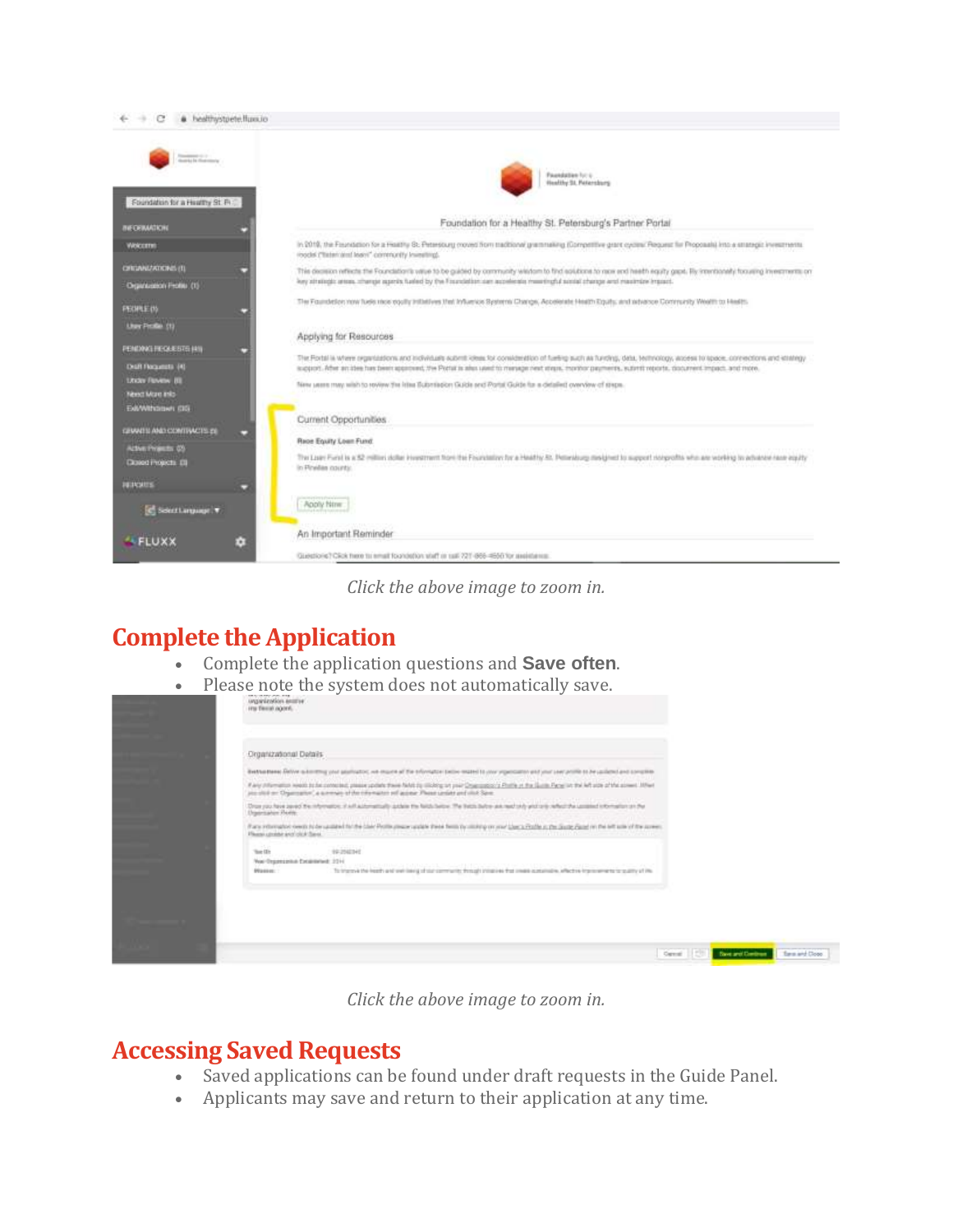• In order to print the application, please save first and then the printer icon will show in the upper right corner.



### **Organization Information**

- Please note, when completing the grant request, the organization information in the request is read-only.
- To update the organization information, click on **Organizations** located in the Guide Panel.
- Click on your organization's name to review and make edits.
- When you save your organization's information it will automatically appear in the related section of the request.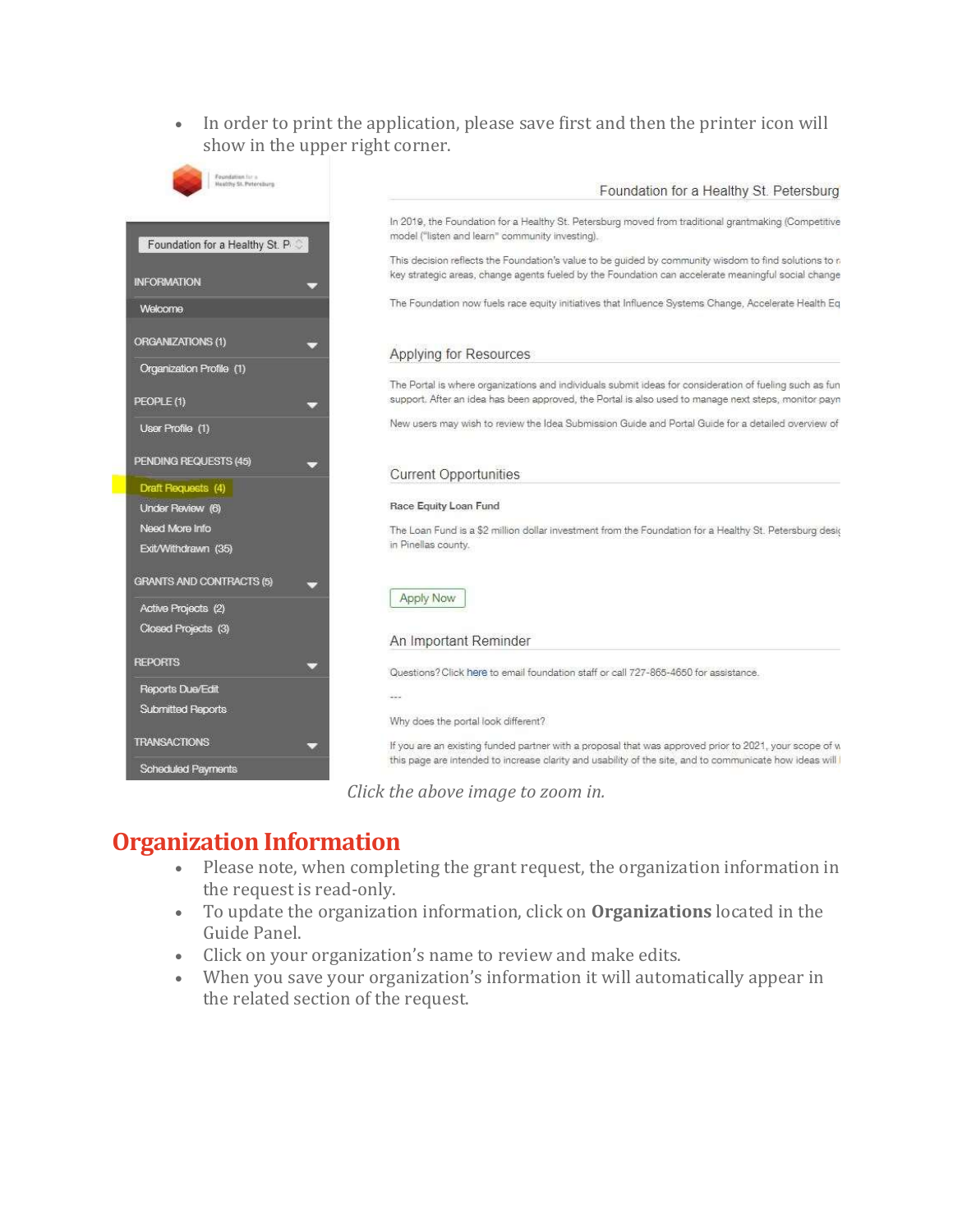

### Foundation for a He

In 2019, the Foundation for a Healthy St. Petersburg moved from traditional model ("listen and learn" community investing).

This decision reflects the Foundation's value to be guided by community w key strategic areas, change agents fueled by the Foundation can accelerat

The Foundation now fuels race equity initiatives that Influence Systems Chi

### Applying for Resources

The Portal is where organizations and individuals submit ideas for consider support. After an idea has been approved, the Portal is also used to manag

New users may wish to review the Idea Submission Guide and Portal Guide

#### **Current Opportunities**

#### Race Equity Loan Fund

The Loan Fund is a \$2 million dollar investment from the Foundation for a H in Pinellas county.

#### **Apply Now**

#### An Important Reminder

Questions? Click here to email foundation staff or call 727-865-4650 for as

88

Why does the portal look different?

If you are an existing funded partner with a proposal that was approved prithis page are intended to increase clarity and usability of the site, and to co

Please remember to save your application often as the system does not au

To Save, click on the Save button located on the top right corner of the scr your application directly to the Foundation. Once you have clicked submit,

#### Portal Guide

HOW TO USE THE PORTAL

In this Portal, you can access the following information:

*Click the above image to zoom in.*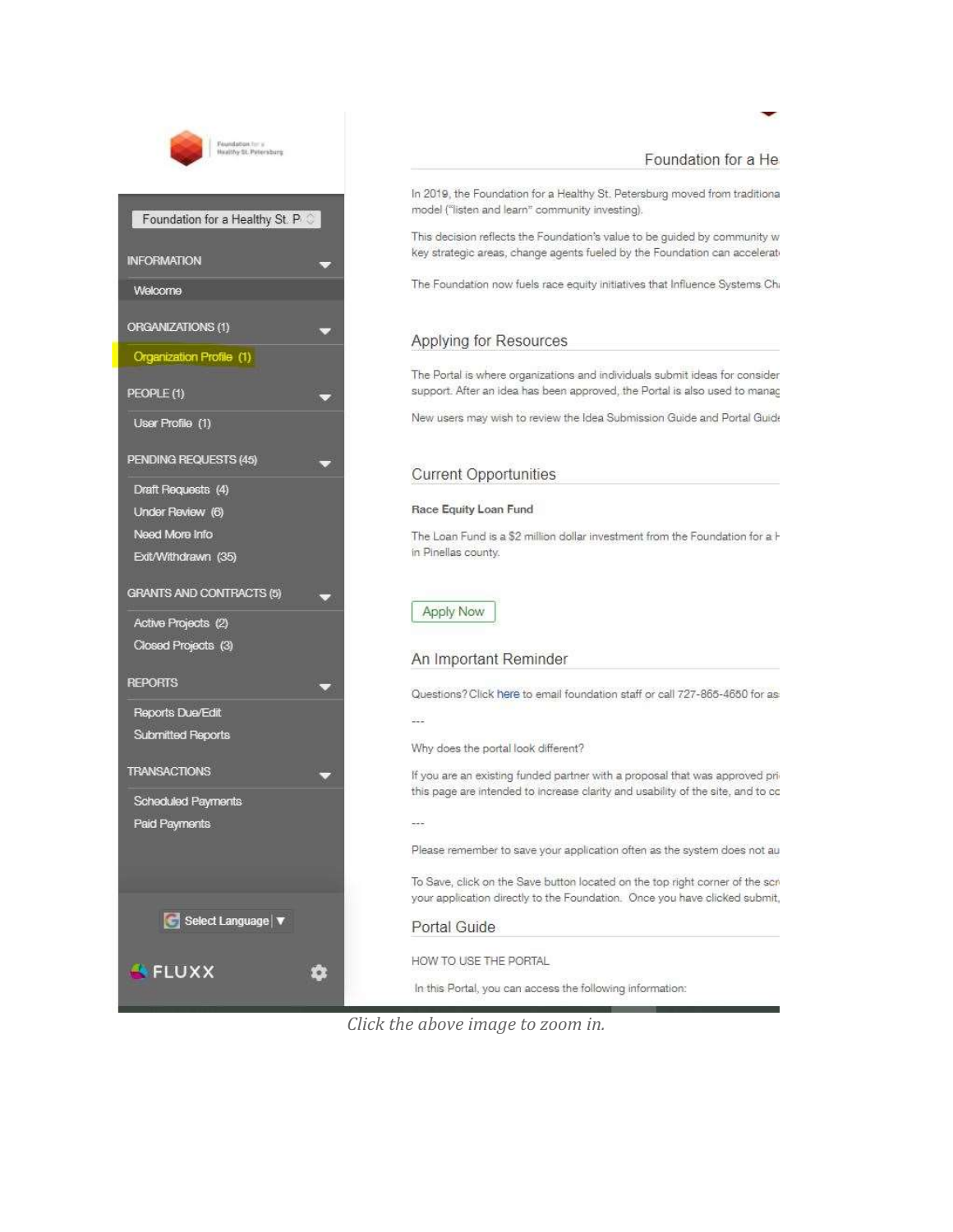# **Upload Required Documents**

- Upload required documents (forms may vary by application), in the Attachments section of the application.
- For required attachments, click on the plus sign next to each document to upload.
- For other documents not required, scroll down to the Documents section of the application and click on the plus sign.
- Click on Add files, select the document to upload, and click on Start upload.
- When the Status reflects 100%, the upload is complete.

| Has mandound time.                                                                                                | <b>Dominariely Institutement</b><br>Mix are used later limited to bathrood Filmera hid March New-                                                                                                                                                                               |                                                                                                                                                                                                                                                                                                                                                                  |
|-------------------------------------------------------------------------------------------------------------------|---------------------------------------------------------------------------------------------------------------------------------------------------------------------------------------------------------------------------------------------------------------------------------|------------------------------------------------------------------------------------------------------------------------------------------------------------------------------------------------------------------------------------------------------------------------------------------------------------------------------------------------------------------|
| Dell Flora selvi 141<br><b><i><u>The Company's</u></i></b><br><b>I bed threater</b><br><b>THE PROVIDENCE CREE</b> | In addition, demonstrate has the dependence has been moderated by the demonstrated, design and implementation of Macanismi.<br>Committee involvement:<br>Unactive project recognizes a collaborate IT that, www.a left at which archive also student if you could "Nova" below. | Georgian Papes, Payming Pressure to the Pains Atlant American Energy Tod, will be look for the CPE Hates; Wat That and the Town Tool                                                                                                                                                                                                                             |
| <b>MEMARIE AND CONTINUES IN</b><br>Active Projects 221<br><b>Charl Proces (E)</b>                                 | What socions are inveitoral?<br><b>BRODLAN</b><br>INTOC's stellwell as Black 3 shippened, and Faracts of Color.<br>In your crowstation BIFOC sight                                                                                                                              | Ningvill Diplomaton Developed, Philathraps<br>in the company's company's the company's company's company's company's company's<br>provided the company of the company of the company of the company of the company of the company of the company of the company of the company of the company of the company of the company of the company of the company of the |
| <b>INFARCO</b><br><b>Tecnic Day Em</b><br>Submitted Reports                                                       | Please statute the woman requirement before of them is no statute necessary can our start the dollars as \$1.<br><b>Anisot Requested:</b>                                                                                                                                       | 80,000.08                                                                                                                                                                                                                                                                                                                                                        |
| <b>MARKETING</b>                                                                                                  |                                                                                                                                                                                                                                                                                 |                                                                                                                                                                                                                                                                                                                                                                  |
| <b>Simulaci Foynette</b><br><b>THAT PROPERTY</b>                                                                  | <b>Upinaded Altertation and Other Discursation</b>                                                                                                                                                                                                                              | Documents.                                                                                                                                                                                                                                                                                                                                                       |
| <b>Audit Avenue V</b>                                                                                             |                                                                                                                                                                                                                                                                                 |                                                                                                                                                                                                                                                                                                                                                                  |

*Click the above image to zoom in.*

## **Submit the Application**

• When you are certain your application is complete, click on Save.

| $\bullet$                        | Then click on Submit.                |                                                                                                                                                                                                                                                                                                        |  |
|----------------------------------|--------------------------------------|--------------------------------------------------------------------------------------------------------------------------------------------------------------------------------------------------------------------------------------------------------------------------------------------------------|--|
| <b>COURTS!</b>                   |                                      | de province en la companya de la companya de la companya de la companya de la companya de la companya de la companya de la companya de la companya de la companya de la companya de la companya de la companya de la companya<br>Arnault Regarded<br>of the all property and the<br><b>STEEL STATE</b> |  |
| Herry Date:<br>Submitted Records |                                      |                                                                                                                                                                                                                                                                                                        |  |
| <b>DANSACTIONS</b>               |                                      |                                                                                                                                                                                                                                                                                                        |  |
| <b>FINISHED FINANCIS</b>         |                                      | Joloakid Atlachments and Other Documents<br>and the state of the state of the state of the state of the state of the state of the state of the state of the                                                                                                                                            |  |
| <b>PAGE FRUSTABLE</b>            |                                      | Documents                                                                                                                                                                                                                                                                                              |  |
|                                  |                                      |                                                                                                                                                                                                                                                                                                        |  |
| <b>FLUXX</b>                     |                                      |                                                                                                                                                                                                                                                                                                        |  |
|                                  | $\rightarrow$<br>$1 - 4 + 4 + 1$<br> | <b>Brungs + Sall 11 Suzune</b>                                                                                                                                                                                                                                                                         |  |

*Click the above image to zoom in.*

# **Requests**

**Draft Requests:** Applicants may save and return to their application at any time by clicking on Draft Requests in the Guide Panel.

**Submitted Requests:** Successfully submitted applications will appear in the Submitted Requests area of the Guide Panel.

**Requests to Edit:** If your application is incomplete or your organization profile was not updated, your request will be returned to you and can be found in this section. You will receive an email alert if the application is sent back to you.

**Denied/Withdrawn/Incomplete Requests:** If you voluntarily withdraw your application, it will be available for you to view in read-only format in this section. If you did not submit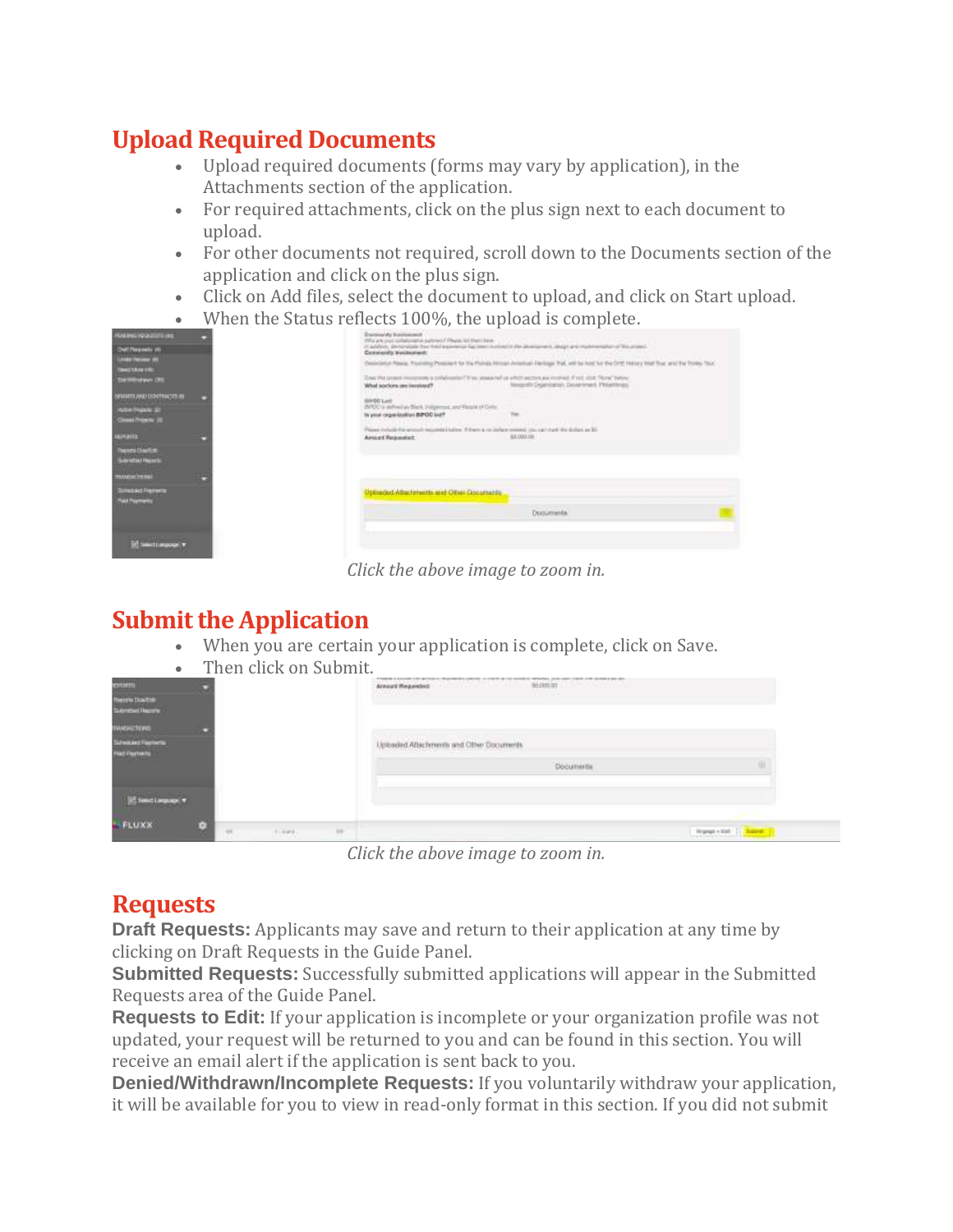the application by the deadline, it will automatically be moved to this section and will be in a read only format. Requests that have been submitted by your organization but were denied funding are also listed here. Please note that almost all fields require some text content typed into the field to Withdraw (any text will suffice).



*Click the above image to zoom in.*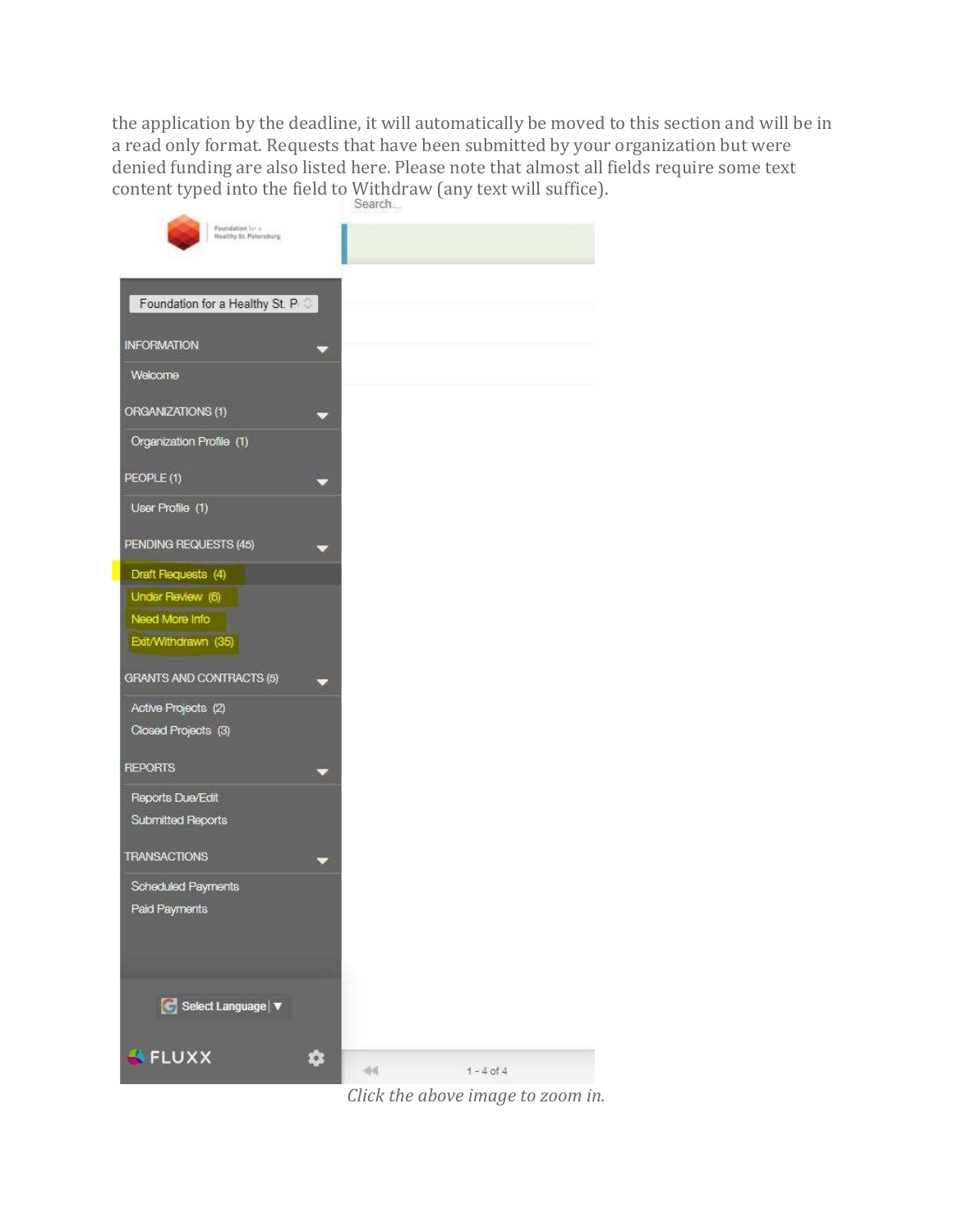## **Active Projects**

If your grant is approved by the Foundation, you can find a copy of the application under Active Projects. You can print the application or download related attachments at any time.



*Click the above image to zoom in.*

## **Reports**

**Reports Due/Edit:** Reports for all active grants and projects appear in this section until you have submitted them. You will receive reminders as the due date approaches. If Foundation staff have any questions about your report or would like a revision, you will receive an email alert to login. You can find the report in this section and it will be available for editing.

**Submitted Reports:** Once you have submitted a report, you can find a read-only version in this section.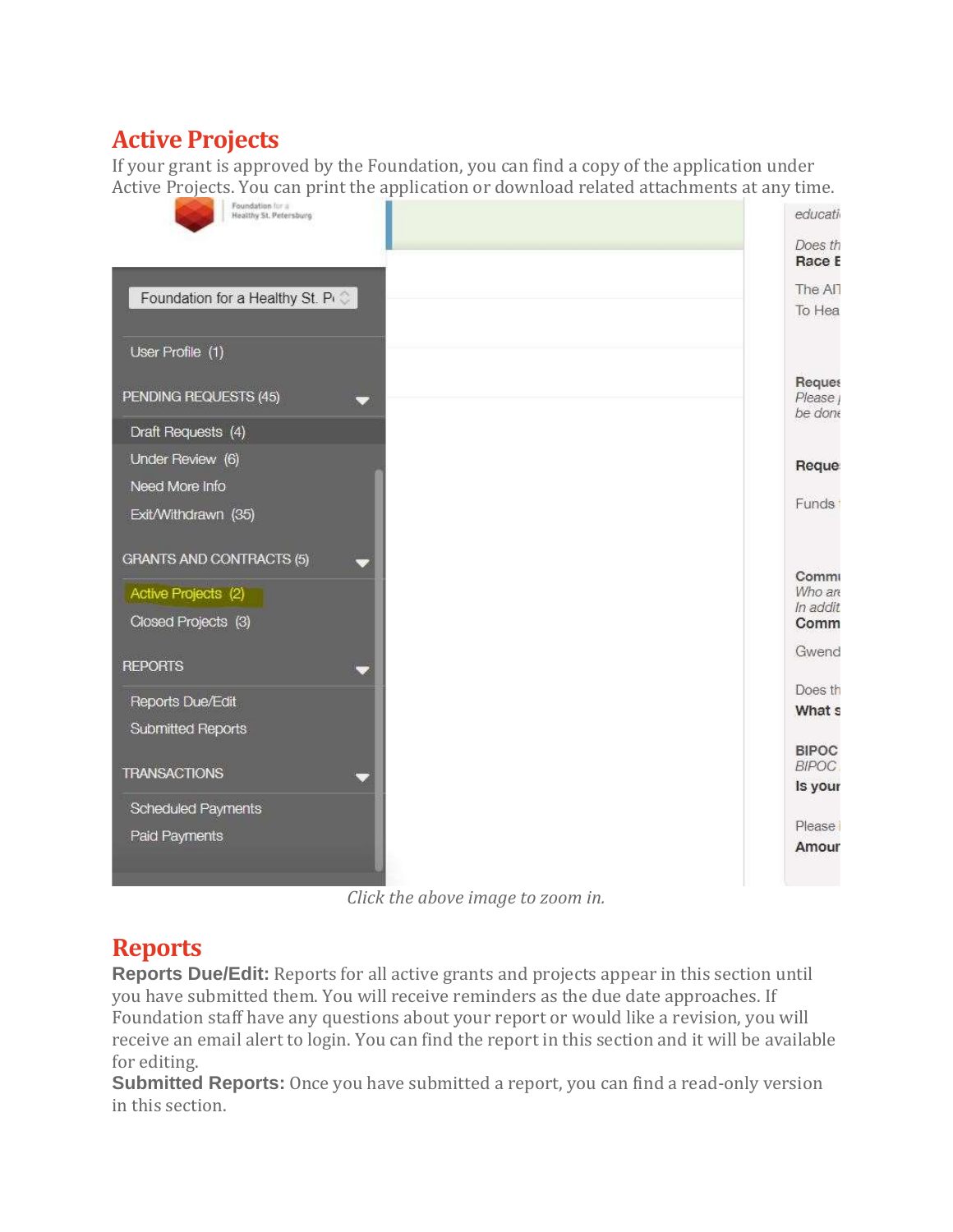| Foundation for a<br>Healthy St. Petersburg     |    |                |     | education, inco                            |
|------------------------------------------------|----|----------------|-----|--------------------------------------------|
|                                                |    |                |     | Does this requi                            |
|                                                |    |                |     | Race Equity:                               |
| Foundation for a Healthy St. Pi $\circledcirc$ |    |                |     | The AITF mee                               |
|                                                |    |                |     | To Health Stra                             |
| User Profile (1)                               |    |                |     |                                            |
|                                                |    |                |     | <b>Request Desc</b>                        |
| PENDING REQUESTS (45)                          |    |                |     | Please provide                             |
| Draft Requests (4)                             |    |                |     | be done? Plea:                             |
| Under Review (6)                               |    |                |     |                                            |
| Need More Info                                 |    |                |     | <b>Request Des</b>                         |
|                                                |    |                |     | Funds to supp                              |
| Exit/Withdrawn (35)                            |    |                |     |                                            |
| <b>GRANTS AND CONTRACTS (5)</b>                |    |                |     |                                            |
|                                                |    |                |     | Community In                               |
| Active Projects (2)                            |    |                |     | Who are your c<br>In addition, der         |
| Closed Projects (3)                            |    |                |     | <b>Community I</b>                         |
|                                                |    |                |     | Gwendolyn R                                |
| <b>REPORTS</b>                                 |    |                |     | Does this proje                            |
| Reports Due/Edit                               |    |                |     | What sectors                               |
| Submitted Reports                              |    |                |     |                                            |
|                                                |    |                |     | <b>BIPOC Led:</b><br><b>BIPOC</b> is defin |
| <b>TRANSACTIONS</b>                            |    |                |     | Is your organ                              |
| Scheduled Payments                             |    |                |     |                                            |
| Paid Payments                                  |    |                |     | Please include                             |
|                                                |    |                |     | <b>Amount Requ</b>                         |
|                                                |    |                |     |                                            |
| Select Language   $\blacktriangledown$         |    |                |     |                                            |
|                                                |    |                |     |                                            |
| FLUXX                                          |    |                |     |                                            |
|                                                | di | $1 - 4$ of $4$ | bb- |                                            |

*Click the above image to zoom in.*

## **Transactions**

**Scheduled:** Scheduled payments or transactions for all of your active grants appear in this area until they are paid.

**Paid:** Once a payment has been made, the record of the payment appears in this section.